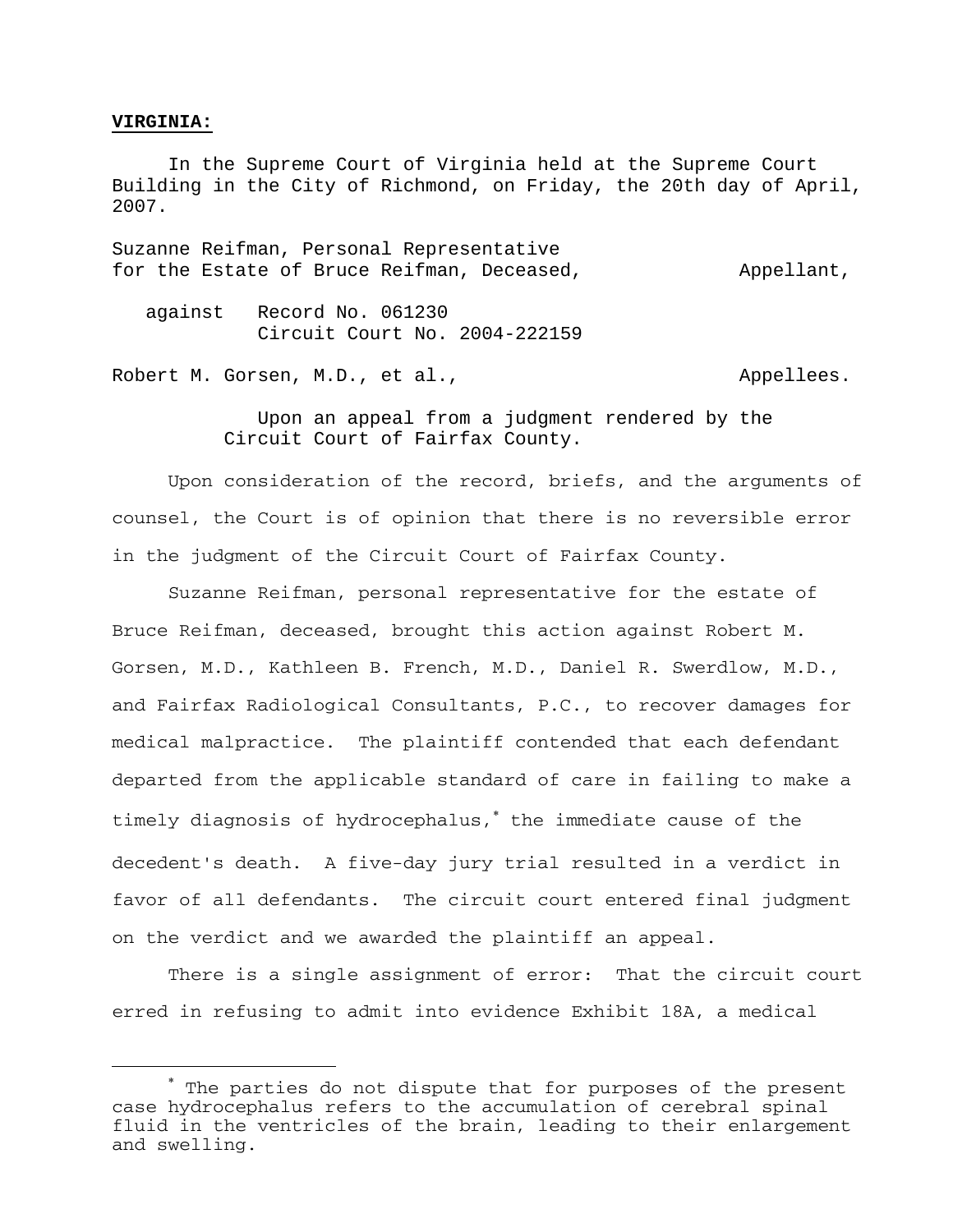record transcribed on April 21, 2001 at Inova Alexandria Hospital, consisting of an addendum to a report of a magnetic resonance imaging scan of the decedent's brain made while he was a patient at that hospital (the Alexandria report).

 The day after the Alexandria report was transcribed, the decedent was admitted to Inova Fairfax Hospital, where he expired on April 28, 2001. Dr. Gorsen had been the decedent's attending neurosurgeon since 1999. Personnel at the Alexandria hospital were aware of that relationship and sent a copy of the Alexandria report to Dr. Gorsen's office. Dr. Gorsen, however, was attending a conference in Toronto at the time and did not return to Virginia until April 25, 2001. He made a handwritten notation on his copy of the Alexandria report that he had not received it until May 2, 2001, after the decedent's death.

 At trial, the plaintiff offered no evidence to refute Dr. Gorsen's assertion of the time he had received the Alexandria report and there was no evidence that any of the other defendants had ever seen it before the death of the decedent. The court marked the report Exhibit 18A for identification and gave plaintiff's counsel an opportunity to lay a foundation for its admission.

 Plaintiff's counsel cross-examined Dr. Gorsen concerning the content of the report as well as the time of its receipt, in an effort to lay a foundation for its admission. Plaintiff's counsel was permitted to refer to it again in his closing argument to the jury, contending that it showed that Dr. Gorsen had timely notice of the decedent's condition. Nevertheless, plaintiff's counsel never moved the court to admit Exhibit 18A in evidence until after the

 $\mathcal{D}$